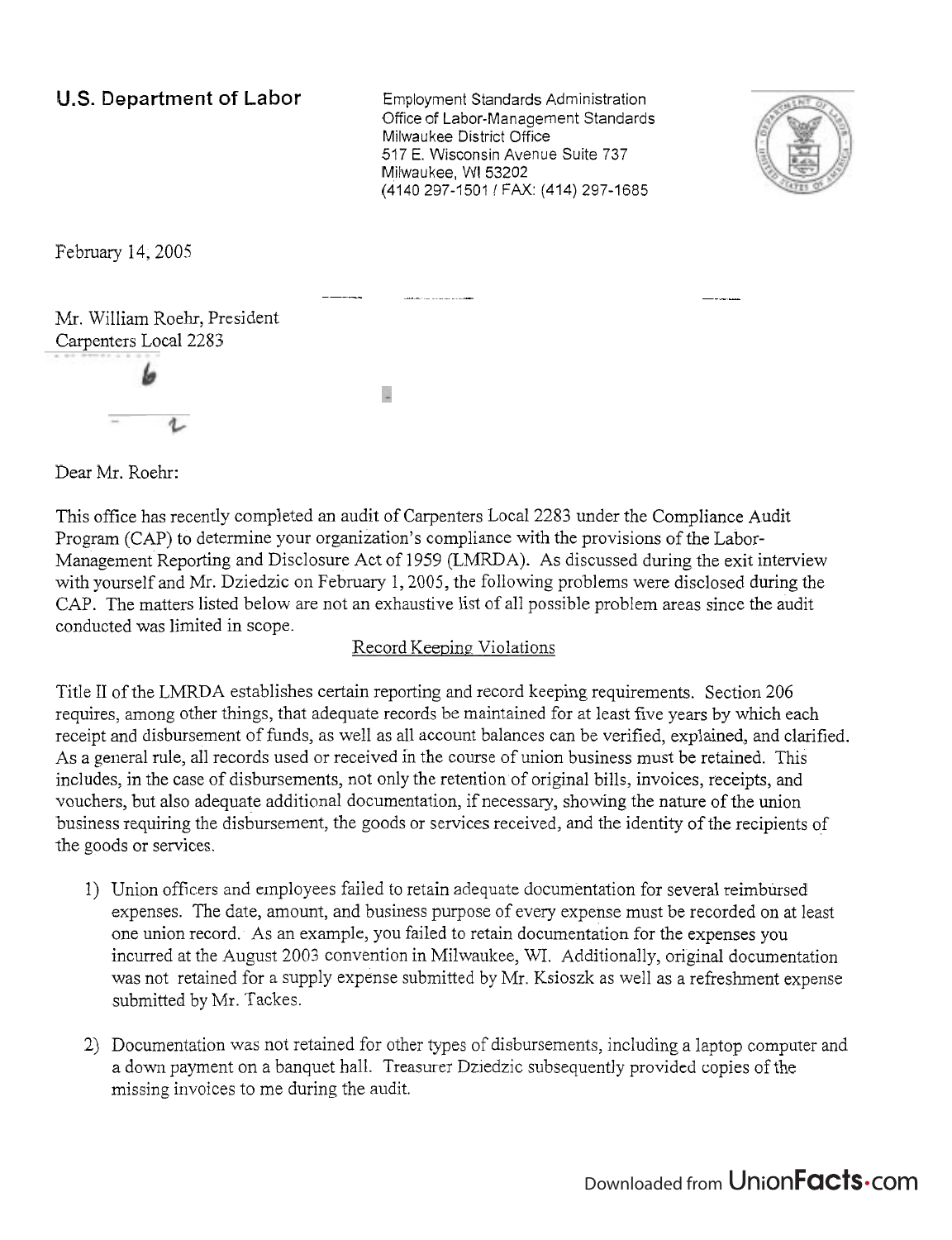William Roehr February 14, *2005*  Page *2* of 4

With respect to documentation retained in support of specific disbursements, the record retention requirement includes not only the retention of original bills, invoices, receipts, and vouchers, but also additional documentation, if necessary, showing the nature of the union business requiring the disbursement, the goods or services received, and all the recipients of the goods or services. In most instances, this documentation requirement can be most easily satisfied with a sufficiently descriptive receipt. If a receipt is not sufficiently descriptive, a note can be written on it providing the additional information. An exception may be made only in those cases where 1) other equally descriptive documentation has been maintained, and 2) there is evidence of actual oversight and control over disbursements.

- 3

 $\mu$ 

At the exit interview, you advised that Local 2283 has adopted new guidelines for the purpose of reimbursing expenses for officers and employees, part of which highlights the necessity for submitting sufficient (original) documentation. Additionally, you provided me with a copy of those guidelines as we11 as the new expense voucher the local has also adopted.

- 3) Adequate records of monies received by Local 2283 were not retained. Local 2283 identifies all receipts of income as "deposits" in the checkbook register. Union receipts records must include an adequate identification of each receipt of money. The records should show the exact date that the money was received, the identity of the source of the money, and the individual amount received from each source.
- 4) The union failed to retain an inventory of apparel, including jackets and shirts valued at almost \$1,200, which were purchased and given away. Records must be retained which account for all union property. The detail of records required to be maintained for items given away is somewhat dependant upon the manner in which the property is distributed. In the case of union jackets and shirts given away at meetings, the identity of the apparel recipient should be listed in some union record along with the type of union apparel and its approximate value.

Additionally, a record should be maintained of all the property the union has on hand. During the exit interview, Mr. Dziedzic confirmed that various items were on hand at the end of the fiscal year. The value of any items on hand at the beginning and end of the year must be included in the amounts reported in Item 30 (Other Assets) of the LM-3. Local 2283 must retain records which will provide in sufficient detail the information and data necessary to verify the accuracy and completeness of the amounts reported in those items.

As agreed, provided that Local 2283 maintain adequate documentation for its receipts and disbursements in the future, no additional enforcement action will be taken regarding this violation.

## Reporting. Violations

1) Item 13 (Acquire any goods or property in any manner other than by purchase or dispose of any goods or property in any manner other than by sale) should have been answered "Yes" instead of "No," because the union gave away union merchandise at membership meetings throughout the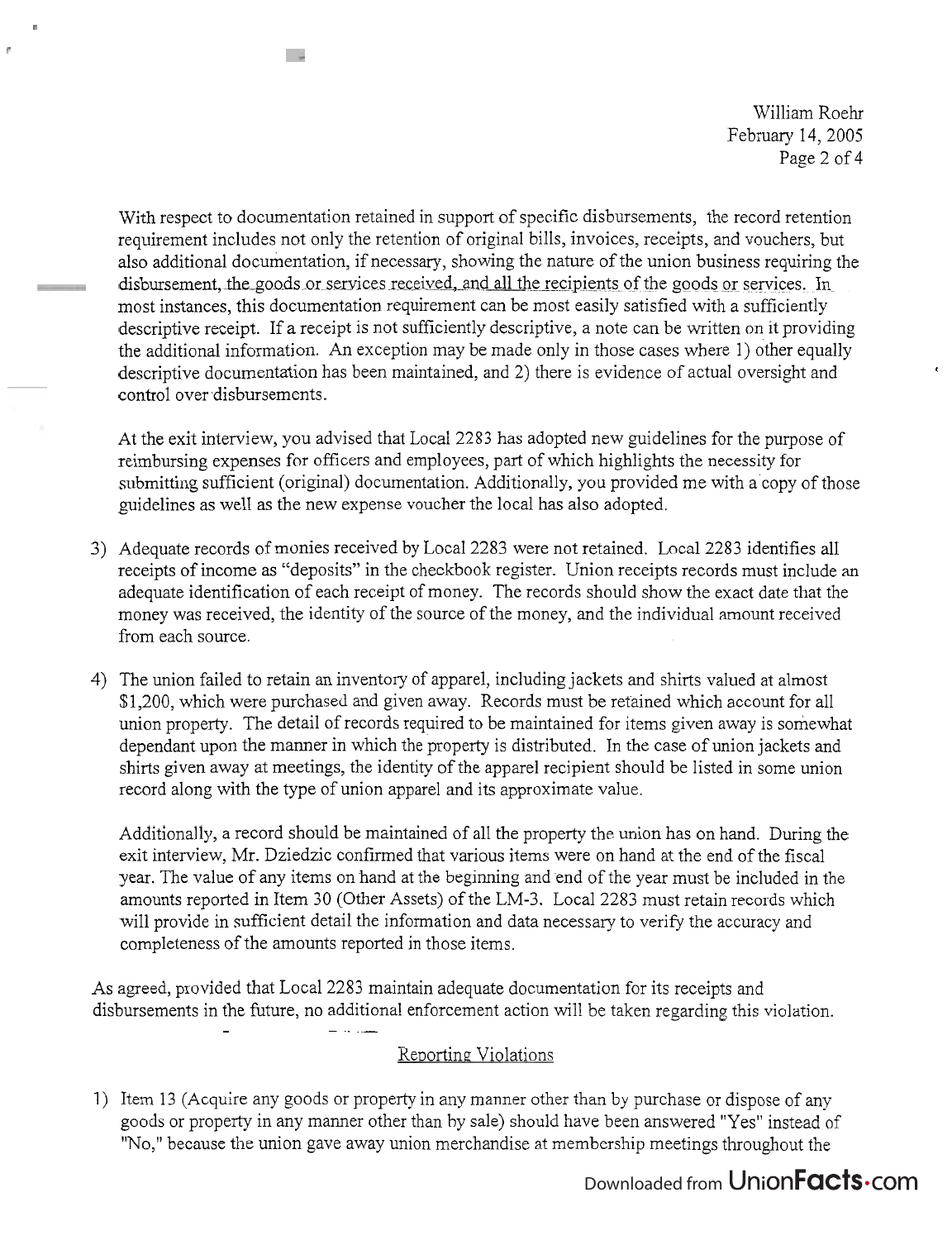William Roehr February 14,2005 Page 3 of 4

year. The type and value of any property given away must be identified in the additional information section of the LM report with the identity of the recipient(s) or donor of such property.

Local 2283 erroneously reported depreciation expenses in Item 56 (relative to Item 13) on the LM-3 report for fiscal year ending June 30,2004. Depreciation expenses are not reported on the LM-3 report.

The monthly payments to officers for "per diem" were incorrectly included in the amounts reported in Item 24, Column E (Allbwances and Other Disbursements of the LM-3 report). During the organizational interview on November 12,2004 with yourself and Mr. Dziedzic, you informed me that the monthly payments you and other officers receive from the local are for the purpose of compensating the officers for the work that they do for Local 2283 and are not to reimburse the officers for out-of-pocket expenses. Payments for such a purpose are considered salary for LM-3 reporting purposes and should be reported in Item 24, Column D (Gross Salary) of the LM-3 report.

At the exit interview, Mr. Dziedzic advised that as of January I, 2005, Local 2283 has been identifying these payments as salary in its records.

I am not requiring that Local 2283 file an amended LM-3 report for 2004 to correct the deficient items, but as agreed, your union will properly report the deficient items on all future reports filed with this agency.

#### Other Issues

- During the audit, you advised that you occasionally sign blank checks in advance. Your union's bylaws require that all checks be signed by the president and treasurer. The countersignature requirement is an effective internal control of union funds. Its purpose is to attest to the authenticity of a completed document already signed. However, countersigning a blank check in advance does not attest to the authenticity of a completed check, and completely circumvents and undermines the whole purpose of the countersignature requirement. You may want to revise your check disbursement method.
- The CAP revealed that Local 2283 appears to improperly follow state or federal requirements for withholding of various taxes from payments to officers and employees. While Local 2283 itself may be exempt from income taxes, payments made by Local 2283 to officers and employees are not exempt, except in certain circumstances. While this office has no authority to interpret the state or federal tax code, it is my understanding that all salary and supplemental payments (as *discussed* in *the reporting section ofthis letter)* are subject to the withholding of income, Social Security, and Medicare taxes, and that Local 2283 as an "employer" must also pay its share of Social Security and Medicare taxes. Local 2283 may be liable for the Federal Unemployment Tax (FUTA) as well. I recommend that you contact your union's accountant, the Wisconsin Department of Revenue in Madison at (608) 266-2776 (ask for the publication "Wisconsin

# Downloaded from UnionFacts.com